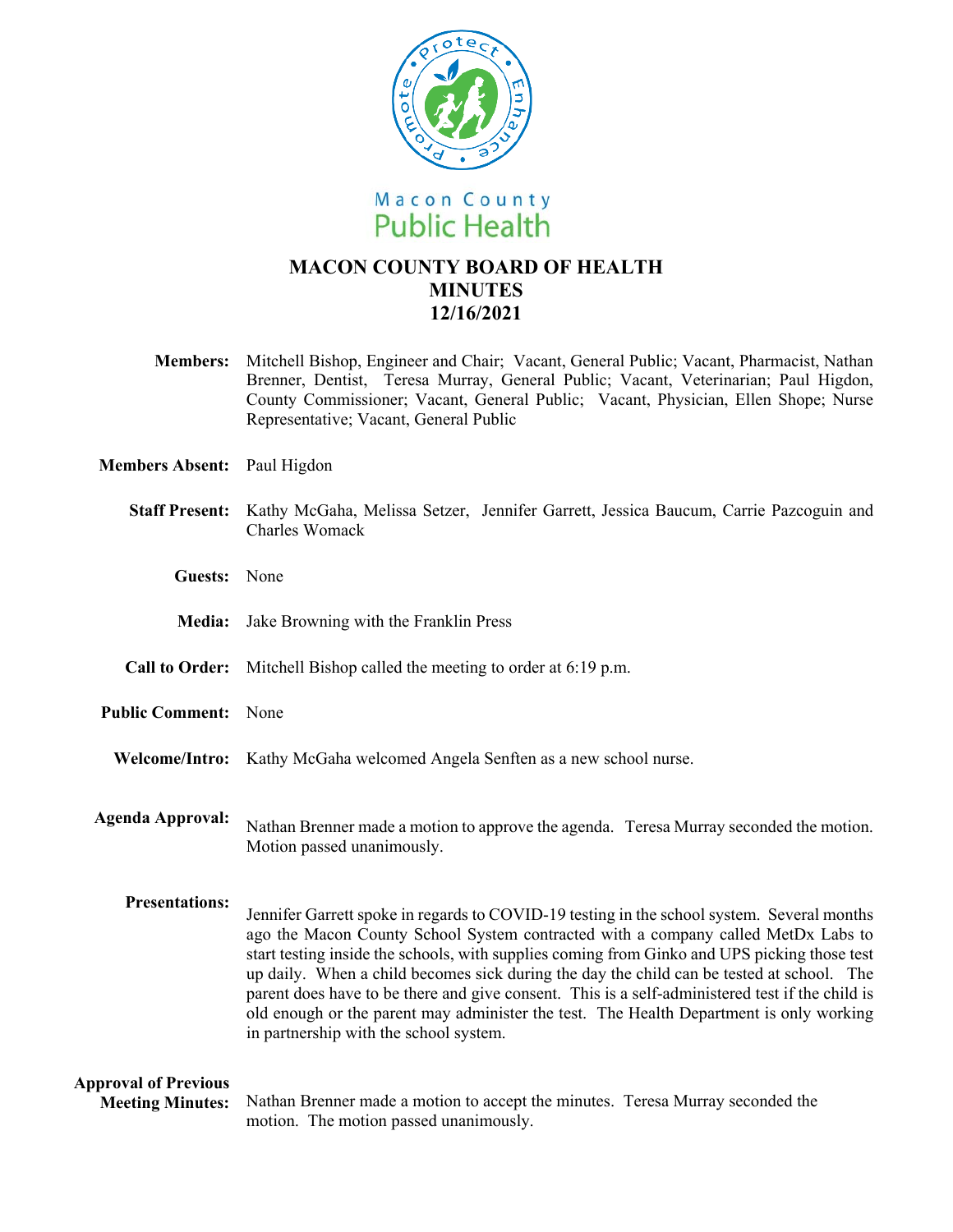#### **Old Business**

### COVID-19 Update

Jennifer Garrett gave an update on COVID-19 in Macon County. There are currently 57 active cases and 86 deaths. Testing has increased and the department has seen a slight bump in cases over the holidays but nothing like last year. Omicron variant has been confirmed in NC, which has become a concern. This week the Health Department gave  $10 - 1<sup>st</sup>$  doses, 9 -2<sup>nd</sup> doses, and 106 boosters of the COVID-19 vaccine. Since the call center opened it has now had 86,920 calls, with 196 of those being from today.

#### Review of Operating Procedures and

Authorities

Kathy McGaha stated that last month the Board of Health members were provided with a training handout along with current Board of Health policies for members to review. Since there are no in person trainings at this time Mrs. McGaha asked that they take some time and review these documents. Mrs. McGaha stated that one item she would like for them to look at is the number of meetings that are held each year. At the current time the board meets monthly. Several members have resigned in the last six months due to work related issues. She asked the board if they would like to continue meeting monthly or would they like to meet every other month. There are pros and cons with each option. By doing lesser meetings this would be easier for board members to schedule around work and hopefully keep members active. If items come up that need the board's vote during an off month a special meeting could be called.

Ellen Shope made a motion to move meetings to every other month. Teresa Murray seconded the motion. Motion passed unanimously.

Mitchel asked about approving fees. Mrs. McGaha stated that what Mr. Bishop is speaking about fees that will need to be changed and how this will affect those. The finance committee is still in the process of completing those revisions to the fee guide. Once those revisions are made they will present to the Board of Health. These revisions would simplify the process of obtaining approvals to fee changes without having to bring them to the Board of Health and the County Commissioners under certain circumstances

Nathan Brenner made a motion to approve the policies with the updated change to the number of meetings per year. Teresa Murray seconded the motion. Motion passed unanimously.

### **New Business:**

Nomination for 2022 Chair and Vice Chair

Kathy McGaha advised the board that officers will be nominated and voted on during the January meeting. Now is a good time to start thinking of nominations and/or if a member would be interested in taking an office.

## Vaccine Fee for

Boosters

Carrie Pazcoguin asked the board to take a look at the fee sheet for the COVID-19 vaccine booster located in their packet. Included in the form is the admin fee for the COVID-19 booster, a consultation fee that is charged when a patient consults or receives counseling from the Health Department physician. Also included is a home visit admin fee for Medicare patients that receive treatment at home. Mrs. Pazcoguin explained that this is only an admin fee, there is still no cost to the patient for the vaccine and that the admin fee